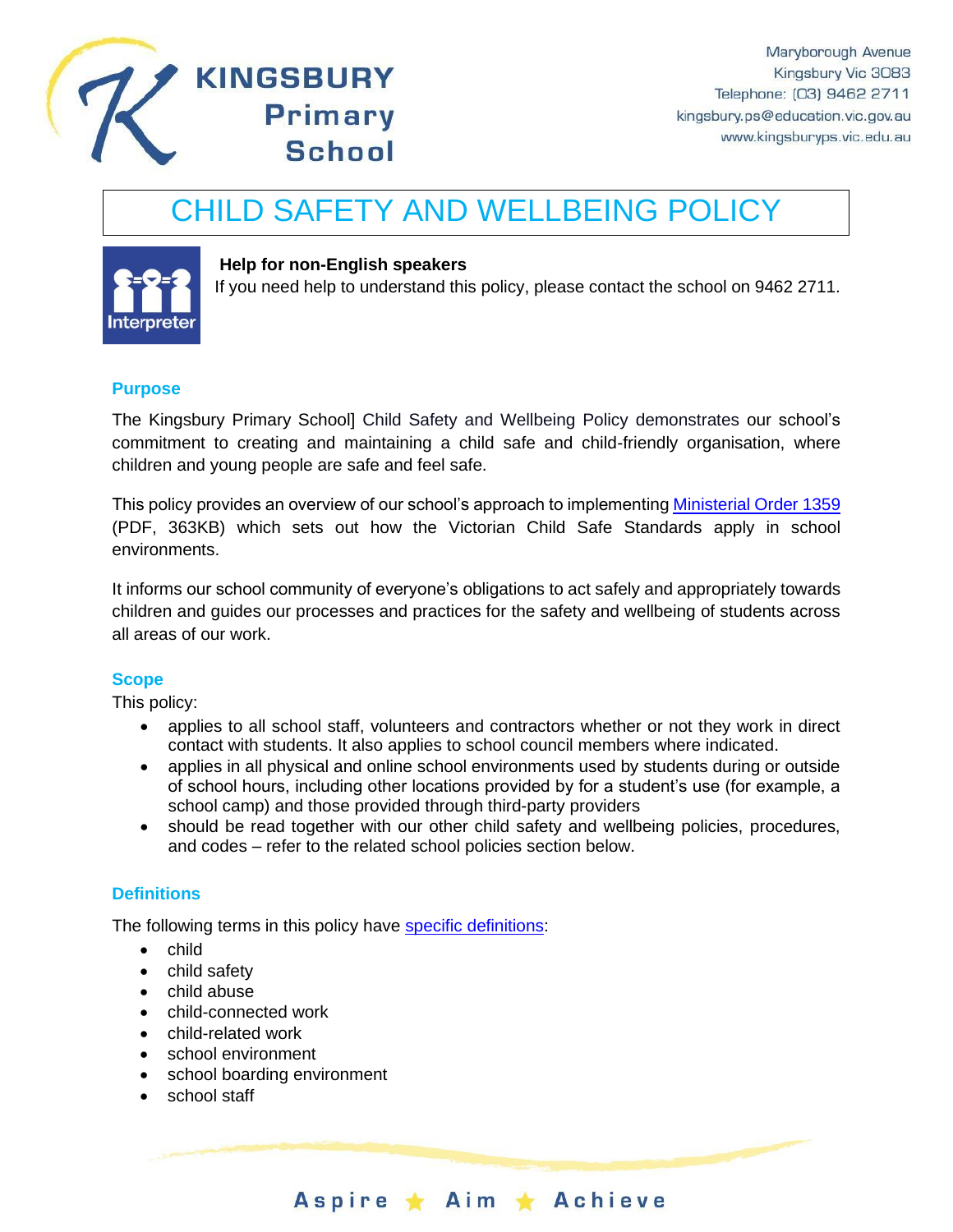

- school boarding premises staff
- school governing authority
- school boarding premises governing authority
- student
- volunteer.

#### **Statement of commitment to child safety**

Kingsbury Primary School is a child safe organisation which welcomes all children, young people and their families.

We are committed to providing environments where our students are safe and feel safe, where their participation is valued, their views respected, and their voices are heard about decisions that affect their lives. Our child safe policies, strategies and practices are inclusive of the needs of all children and students.

We have no tolerance for child abuse and take proactive steps to identify and manage any risks of harm to students in our school environments.

We promote positive relationships between students and adults and between students and their peers. These relationships are based on trust and respect.

We take proactive steps to identify and manage any risk of harm to students in our school environment. When child safety concerns are raised or identified, we treat these seriously and respond promptly and thoroughly.

Particular attention is given to the child safety needs of Aboriginal students, those from culturally and linguistically diverse backgrounds, international students, students with disabilities, those unable to live at home, children and young people who identify as lesbian, gay, bisexual, trans and gender diverse, intersex and queer (LGBTIQ+) and other students experiencing risk or vulnerability. Inappropriate or harmful behaviour targeting students based on these or other characteristics, such as racism or homophobia, are not tolerated at our school, and any instances identified will be addressed with appropriate consequences.

Child safety is a shared responsibility. Every person involved in our school has an important role in promoting child safety and wellbeing and promptly raising any issues or concerns about a child's safety.

We are committed to regularly reviewing our child safe practices, and seeking input from our students, families, staff, and volunteers to inform our ongoing strategies.

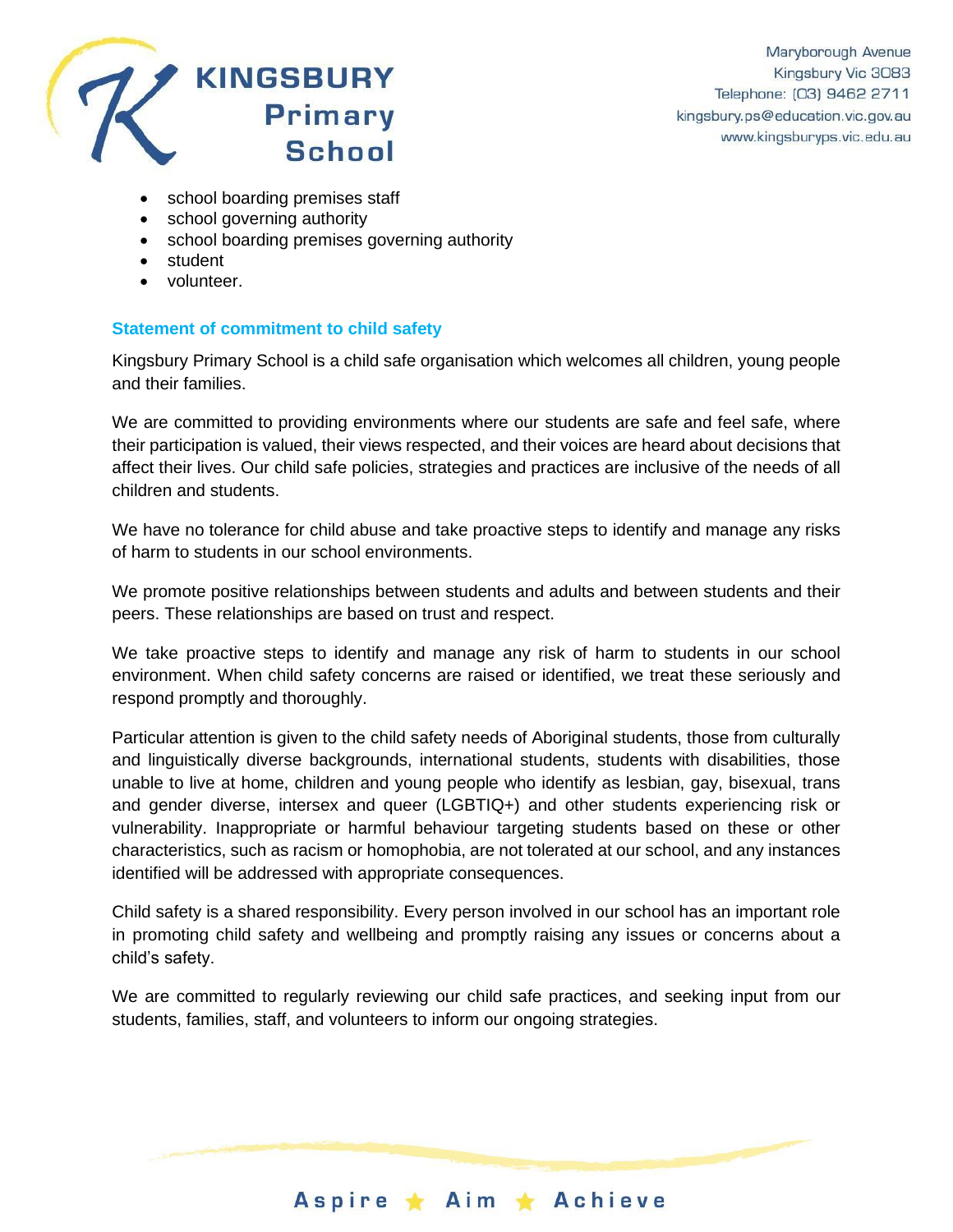

## **Roles and responsibilities**

#### **School leadership team**

Our school leadership team is responsible for ensuring that a strong child safe culture is created and maintained, and that policies and practices are effectively developed and implemented in accordance with Ministerial Order 1359.

Principals and assistant principals will:

- ensure effective child safety and wellbeing governance, policies, procedures, codes and practices are in place and followed
- model a child safe culture that facilitates the active participation of students, families and staff in promoting and improving child safety, cultural safety and wellbeing
- enable inclusive practices where the diverse needs of all students are considered
- reinforce high standards of respectful behaviour between students and adults, and between students
- promote regular open discussion on child safety issues within the school community including at leadership team meetings, staff meetings and school council meetings
- facilitate regular professional learning for staff and volunteers (where appropriate) to build deeper understandings of child safety, cultural safety, student wellbeing and prevention of responding to abuse
- create an environment where child safety complaints and concerns are readily raised, and no one is discouraged from reporting an allegation of child abuse to relevant authorities.

# **School staff and volunteers**

All staff and volunteers will:

- participate in child safety and wellbeing induction and training provided by the school or the Department of Education and Training, and always follow the school's child safety and wellbeing policies and procedures
- act in accordance with our Child Safety Code of Conduct
- identify and raise concerns about child safety issues in accordance with our Child Safety Responding and Reporting Obligations Policy and Procedures including following the [Four Critical Actions for Schools](https://www.education.vic.gov.au/school/teachers/health/childprotection/Pages/report.aspx)
- ensure students' views are taken seriously and their voices are heard about decisions that affect their lives
- implement inclusive practices that respond to the diverse needs of students.

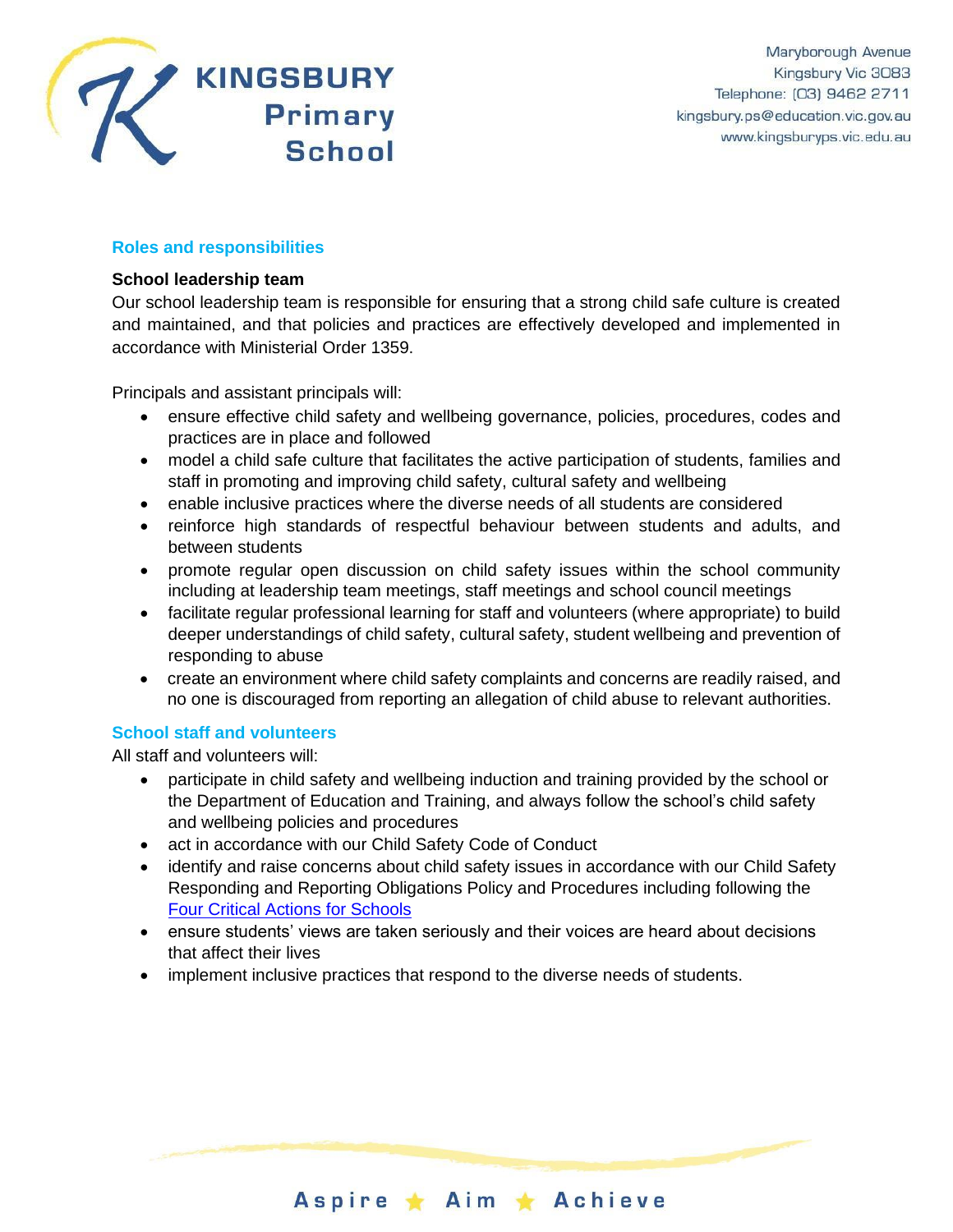

# **School council**

In performing the functions and powers given to them under the *Education and Training Reform Act 2006*, school council members will:

- champion and promote a child safe culture with the broader school community
- ensure that child safety is a regular agenda item at school council meetings
- undertake annual training on child safety
- approve updates to, and act in accordance with the Child Safety Code of Conduct to the extent that it applies to school council employees and members
- when hiring school council employees, ensure that selection, supervision, and management practices are child at our school, school council employment duties are delegated to the principal who is bound by this policy").

## **Specific staff child safety responsibilities**

Kingsbury Primary School has nominated a Student Well-Being Coordinator to support the principal to implement our child safety policies and practices, including staff and volunteer training.

The responsibilities of the child safety champion are outlined at [Guidance for child safety](https://www.vic.gov.au/guidance-child-safety-champions)  [champions.](https://www.vic.gov.au/guidance-child-safety-champions) In addition to these roles, our child safety champion is also responsible for: They are the first point of contact for child safety concerns or queries and for coordinating responses to child safety incidents.

- They are responsible for monitoring the school's compliance with the Child Safety and Wellbeing Policy. Anyone in our school community should approach [job title] if they have any concerns about the school's compliance with the Child Safety and Wellbeing Policy.
- They are responsible for informing the school community about this policy, and making it publicly available
- Other specific roles and responsibilities are named in other child safety policies and procedures, including the Child Safety Code of Conduct, Child Safety Responding and Reporting Obligations (including Mandatory Reporting) Policy and Procedures, and Child Safety Risk Register.

# **Child Safety Code of Conduct**

Our Child Safety Code of Conduct sets the boundaries and expectations for appropriate behaviours between adults and students. It also clarifies behaviours that are not acceptable in our physical and online environments.

We ensure that students also know what is acceptable and what is not acceptable so that they can be clear and confident about what to expect from adults in the school.

Aspire ★ Aim ★ Achieve

The Child Safety Code of Conduct also includes processes to report inappropriate behaviour.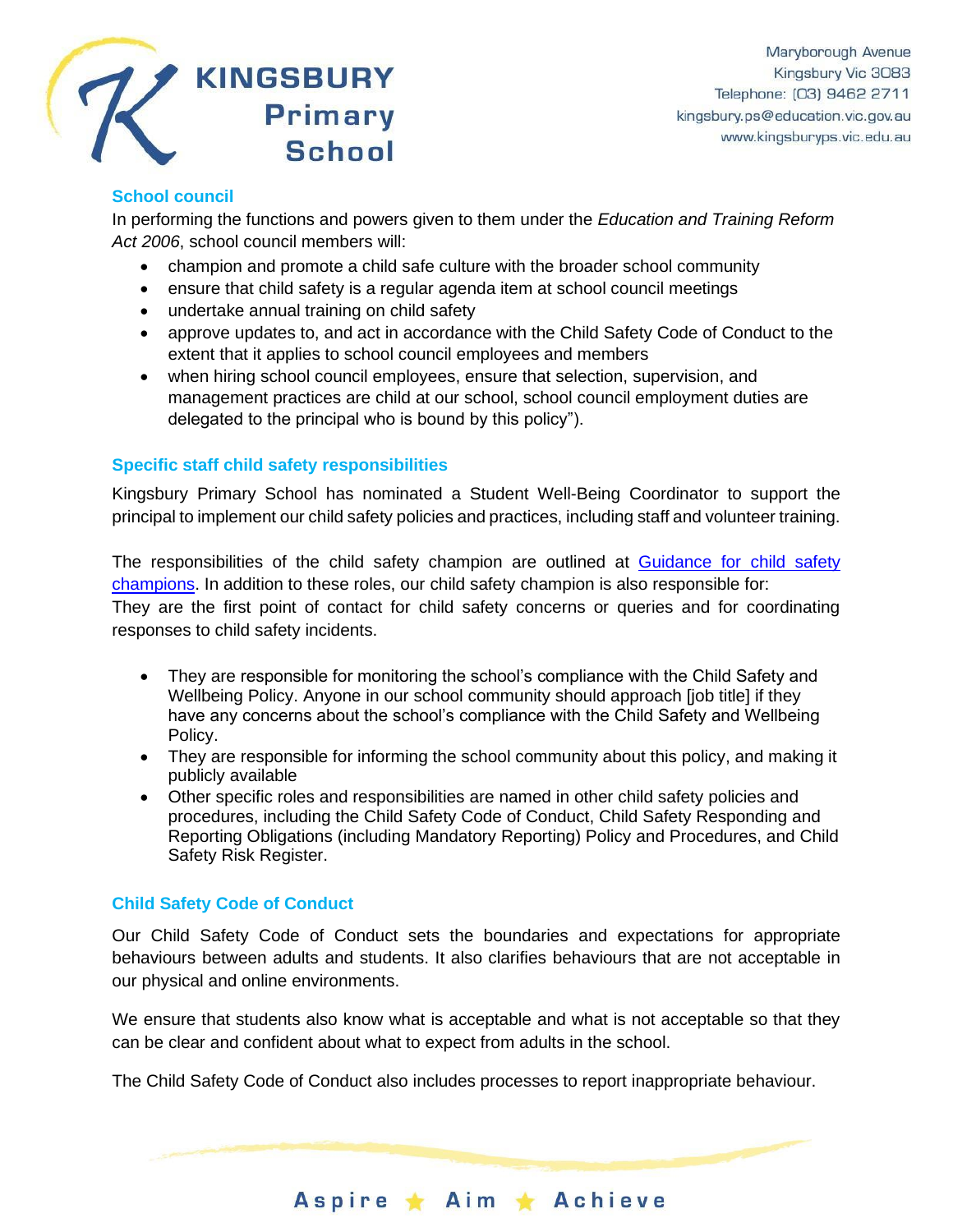

## **Managing risks to child safety and wellbeing**

At our school we identify, assess and manage risks to child safety and wellbeing in our physical and online school environments. These risks are managed through our child safety and wellbeing policies, procedures and practices, and in our activity specific risk registers, such as those we develop for off-site overnight camps, adventure activities and facilities and services we contract through third party providers for student use.

Our Child Safety Risk Register is used to record any identified risks related to child abuse alongside actions in place to manage those risks. Our school leadership team will monitor and evaluate the effectiveness of the actions in the Child Safety Risk Register at least annually.

## **Establishing a culturally safe environment**

At Kingsbury Primary School, we are committed to establishing an inclusive and culturally safe school where the strengths of Aboriginal culture, values and practices are respected.

We think about how every student can have a positive experience in a safe environment. For Aboriginal students, we recognise the link between Aboriginal culture, identity and safety and actively create opportunities for Aboriginal students and the Aboriginal community to have a voice and presence in our school planning, policies, and activities.

We have developed the following strategies to promote cultural safety in our school community:

- Begin events and meetings with a Welcome to Country or an Acknowledgement of Country as a standing agenda item. Use this as an opportunity to pause and reflect or open a discussion.
- Fly the Aboriginal and Torres Strait Islander flags on school grounds.
- Display plaques and signs to Acknowledge Country and Traditional Owners.
- Make Aboriginal voice part of decision making in matters that affect Aboriginal students. Be open to different ways of doing and expressing things.
- Celebrate the local Aboriginal community in communications with students, staff, volunteers and families. Share information through school newsletters, school assemblies, parent information nights.
- Lead on safety and inclusion for all Aboriginal students and their families. Learn more about Aboriginal histories and cultures, both locally and across Australia. Speak with respect and confidence about Aboriginal culture, knowledge systems and people.
- Build schoolwide knowledge of Aboriginal histories, cultures, perspectives, values, skills and attitudes

#### **Student empowerment**

To support child safety and wellbeing at Kingsbury Primary School, we work to create an inclusive and supportive environment that encourages students and families to contribute to our child safety approach and understand their rights and their responsibilities.

Aspire ★ Aim ★ Achieve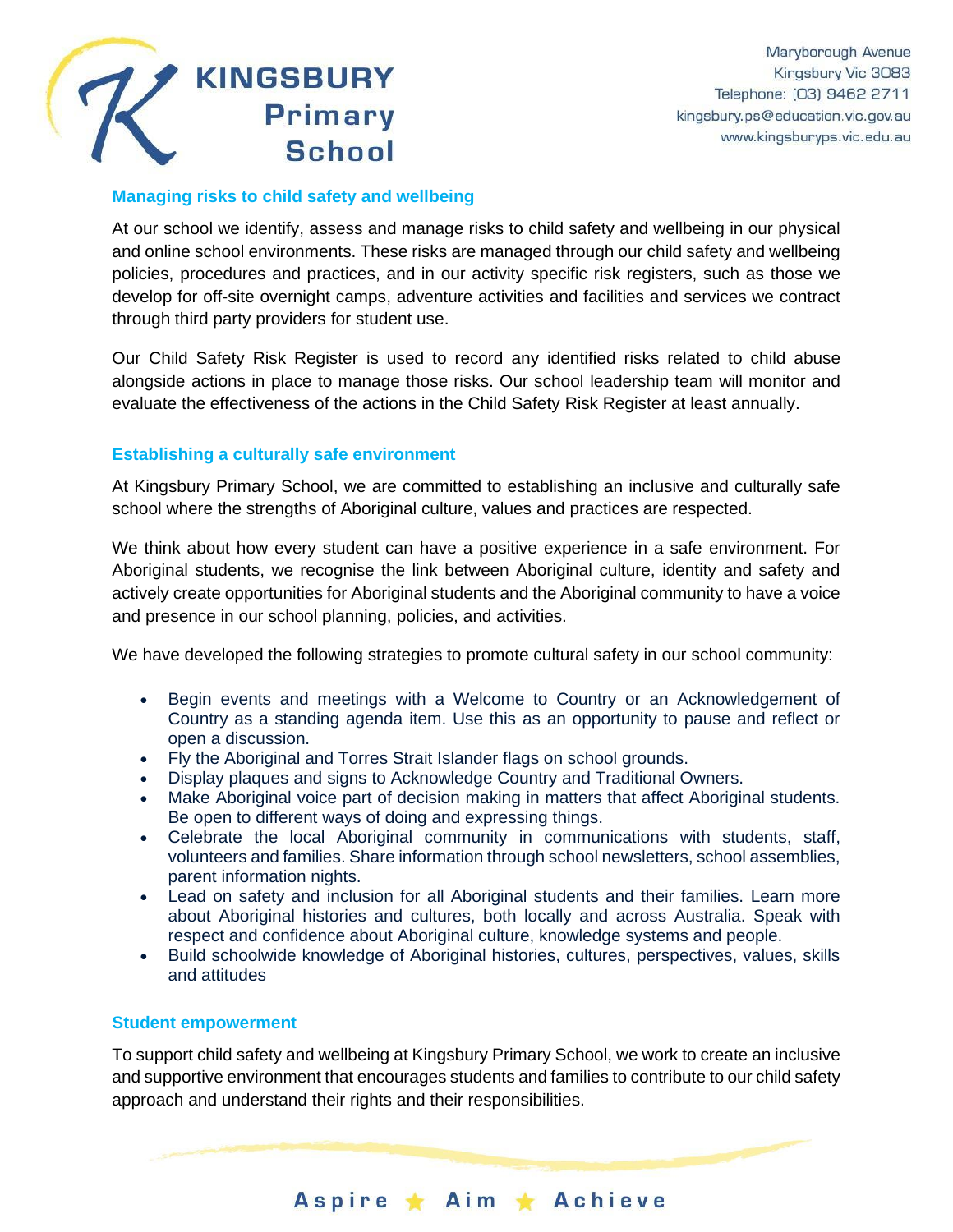

Respectful relationships between students are reinforced and we encourage strong friendships and peer support in the school to ensure a sense of belonging. Central to this is the implementation of the Berry Street Education Model (BSEM).

We inform students of their rights through the BSEM and give them the skills and confidence to recognise unsafe situations with adults or other students and to speak up and act on concerns relating to themselves or their peers. We ensure our students know who to talk to if they are worried or feeling unsafe and we encourage them to share concerns with a trusted adult at any time. Students and families can also access information on how to report concerns at the school office.

When the school is gathering information in relation to a complaint about alleged misconduct or abuse of a child, we will listen to the complainant's account and take them seriously, check our understanding of the complaint, support the student and keep them (and their parents and carers, as appropriate) informed about progress.

#### **Family engagement**

Our families and the school community have an important role in monitoring and promoting children's safety and wellbeing and helping children to raise any concerns.

To support family engagement, at [Kingsbury Primary School] we are committed to providing families and community with accessible information about our school's child safe policies and practices and involving them in our approach to child safety and wellbeing.

We will create opportunities for families to have input into the development and review of our child safety policies and practices and encourage them to raise any concerns and ideas for improvement.

We do this by:

- all of our child safety policies and procedures will be available for students and parents on the school website
- Newsletters will inform families and the school community about any significant updates to our child safety policies or processes, and strategies or initiatives that we are taking to ensure student safety.
- PROTECT Child Safety posters will be displayed across the school

#### **Diversity and equity**

As a child safe organisation, we celebrate the rich diversity of our students, families and community and promote respectful environments that are free from discrimination. Our focus is on wellbeing and growth for all.

Aspire ★ Aim ★ Achieve

We recognise that every child has unique skills, strengths and experiences to draw on.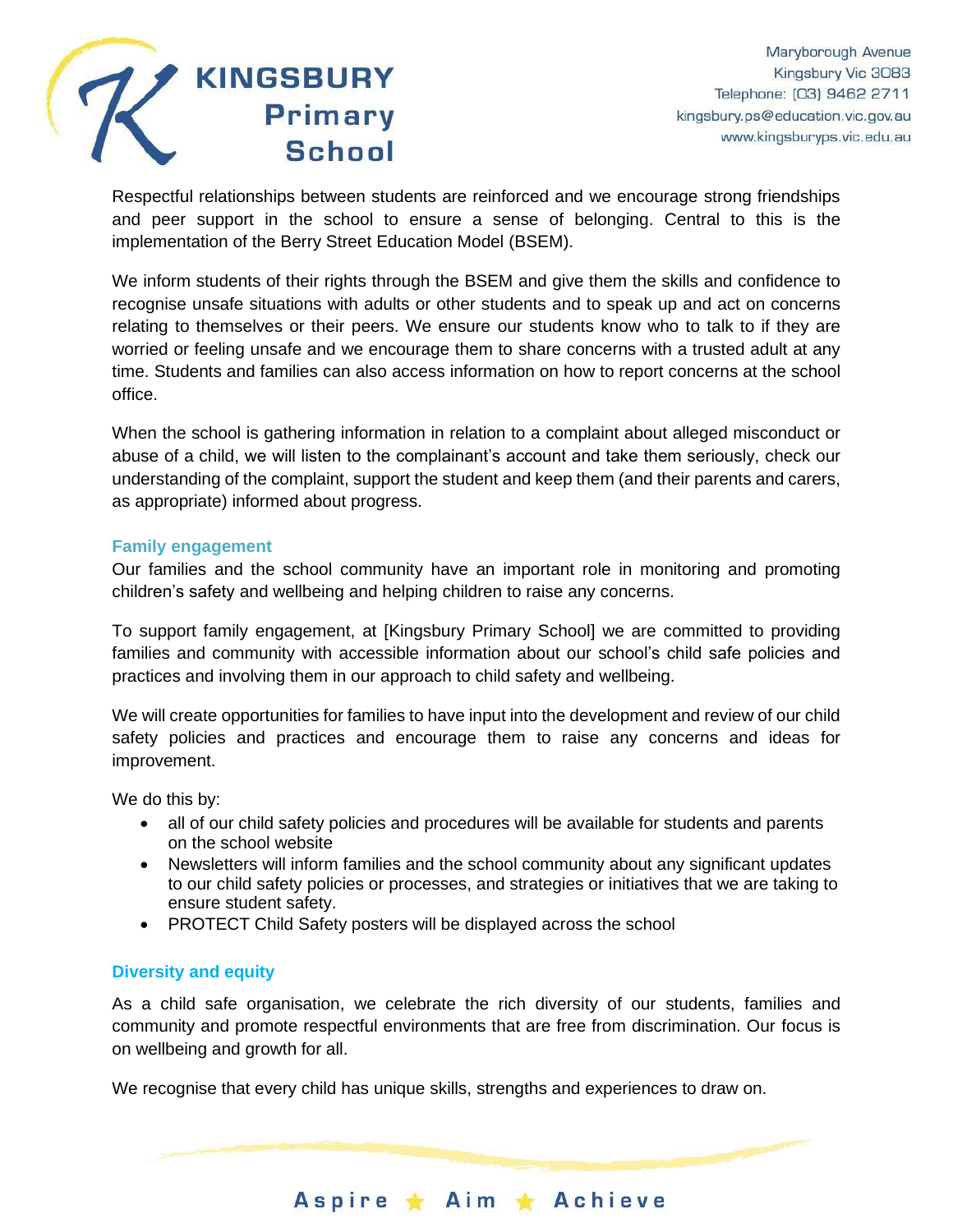

We pay particular attention to individuals and groups of children and young people in our community with additional and specific needs. This includes tailoring our child safety strategies and supports to the needs of:

- Aboriginal children and young people
- children from culturally and linguistically diverse backgrounds
- children and young people with disabilities
- children unable to live at home or impacted by family violence
- international students
- children and young people who identify as LGBTIQ+.

Our Student Wellbeing and Engagement Policy provides more information about the measures we have in place to support diversity and equity.

#### **Suitable staff and volunteers**

At [Kingsbury Primary School], we apply robust child safe recruitment, induction, training, and supervision practices to ensure that all staff, contractors, and volunteers are suitable to work with children.

#### **Staff recruitment**

When recruiting staff, we follow the Department of Education and Training's recruitment policies and guidelines, available on the Policy and Advisory Library (PAL) at:

- **[Recruitment in Schools](https://www2.education.vic.gov.au/pal/recruitment-schools/overview)**
- [Suitability for Employment Checks](https://www2.education.vic.gov.au/pal/suitability-employment-checks/overview)
- [School Council Employment](https://www2.education.vic.gov.au/pal/school-council-employment/overview)
- [Contractor OHS Management.](https://www2.education.vic.gov.au/pal/contractor-ohs-management/policy)
- •

When engaging staff to perform child-related work, we:

- sight, verify and record the person's Working with Children clearance or equivalent background check such as a Victorian teaching registration
- collect and record:
	- $\circ$  proof of the person's identity and any professional or other qualifications
	- $\circ$  the person's history of working with children
	- o references that address suitability for the job and working with children.
	- o references that address suitability for the job and working with children.

Aspire \* Aim \* Achieve

# **Staff induction**

All newly appointed staff will be expected to participate in our child safety and wellbeing induction program. The program will include a focus on:

- the Child Safety and Wellbeing Policy (this document)
- the Child Safety Code of Conduct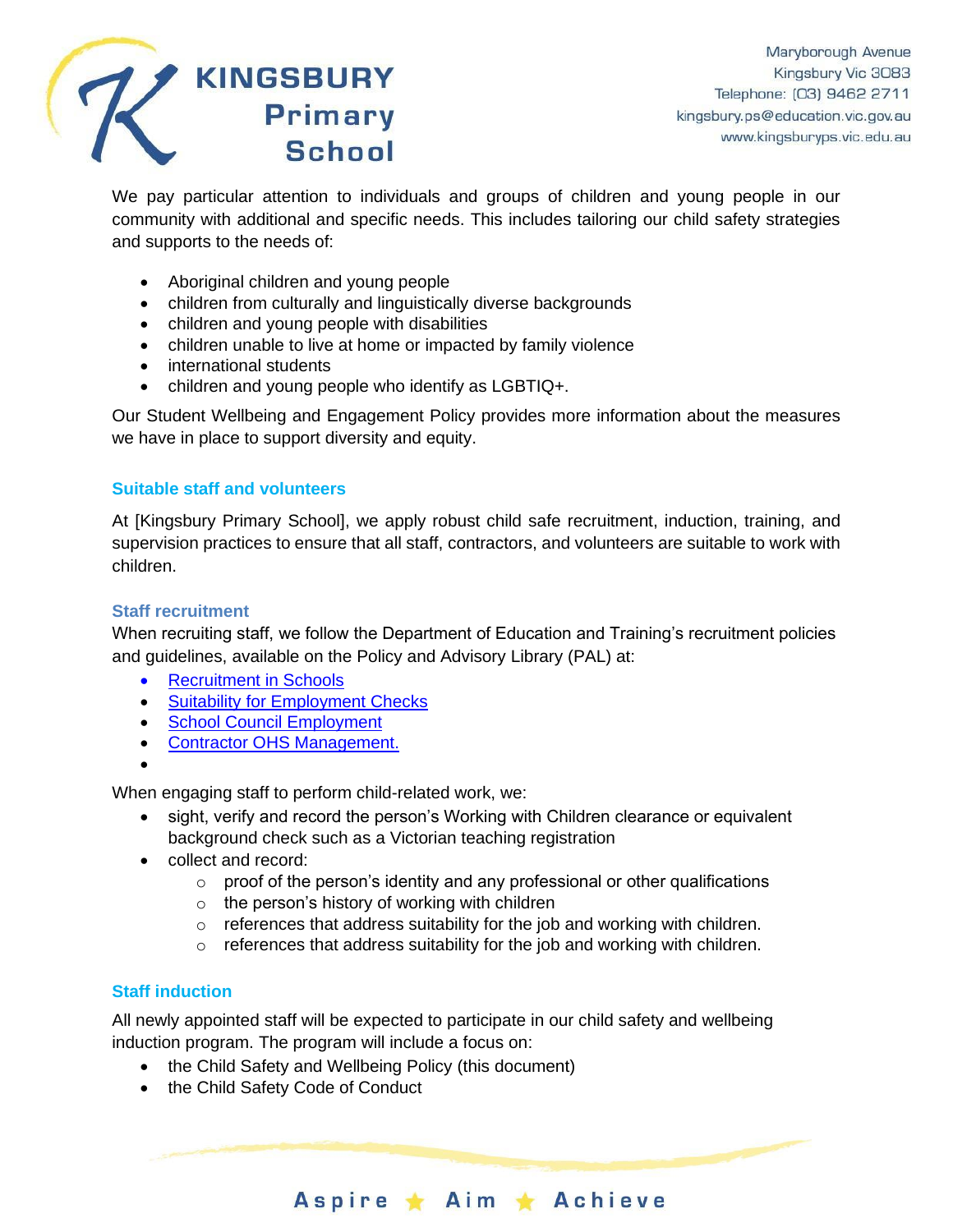

- the Child Safety Responding and Reporting Obligations (including Mandatory Reporting) Policy and Procedures and
- any other child safety and wellbeing information that school leadership considers appropriate to the nature of the role.

#### **Ongoing supervision and management of staff**

All staff engaged in child-connected work will be supervised appropriately to ensure that their behaviour towards children is safe and appropriate.

Staff will be monitored and assessed to ensure their continuing suitability for child-connected work. This will be done through the DET Performance Development process.

Inappropriate behaviour towards children and young people will be managed swiftly and in accordance with our school and department policies and our legal obligations. Child safety and wellbeing will be paramount.

## **Suitability of volunteers**

All volunteers are required to comply with our Volunteers Policy which describes how we assess the suitability of prospective volunteers and outlines expectations in relation to child safety and wellbeing induction and training, and supervision and management.

# **Child safety knowledge, skills and awareness**

Ongoing training and education are essential to ensuring that staff understand their roles and responsibilities and develop their capacity to effectively address child safety and wellbeing matters.

In addition to the child safety and wellbeing induction, our staff will participate in a range of training and professional learning to equip them with the skills and knowledge necessary to maintain a child safe environment.

Staff child safety and wellbeing training will be delivered at least annually and will include guidance on:

- our school's child safety and wellbeing policies, procedures, codes, and practices
- completing the Protecting Children [Mandatory Reporting and Other](http://elearn.com.au/det/protectingchildren/) Legal Obligations online module annually
- recognising indicators of child harm including harm caused by other children and students
- responding effectively to issues of child safety and wellbeing and supporting colleagues who disclose harm

Aspire ★ Aim ★ Achieve

- how to build culturally safe environments for children and students
- information sharing and recordkeeping obligations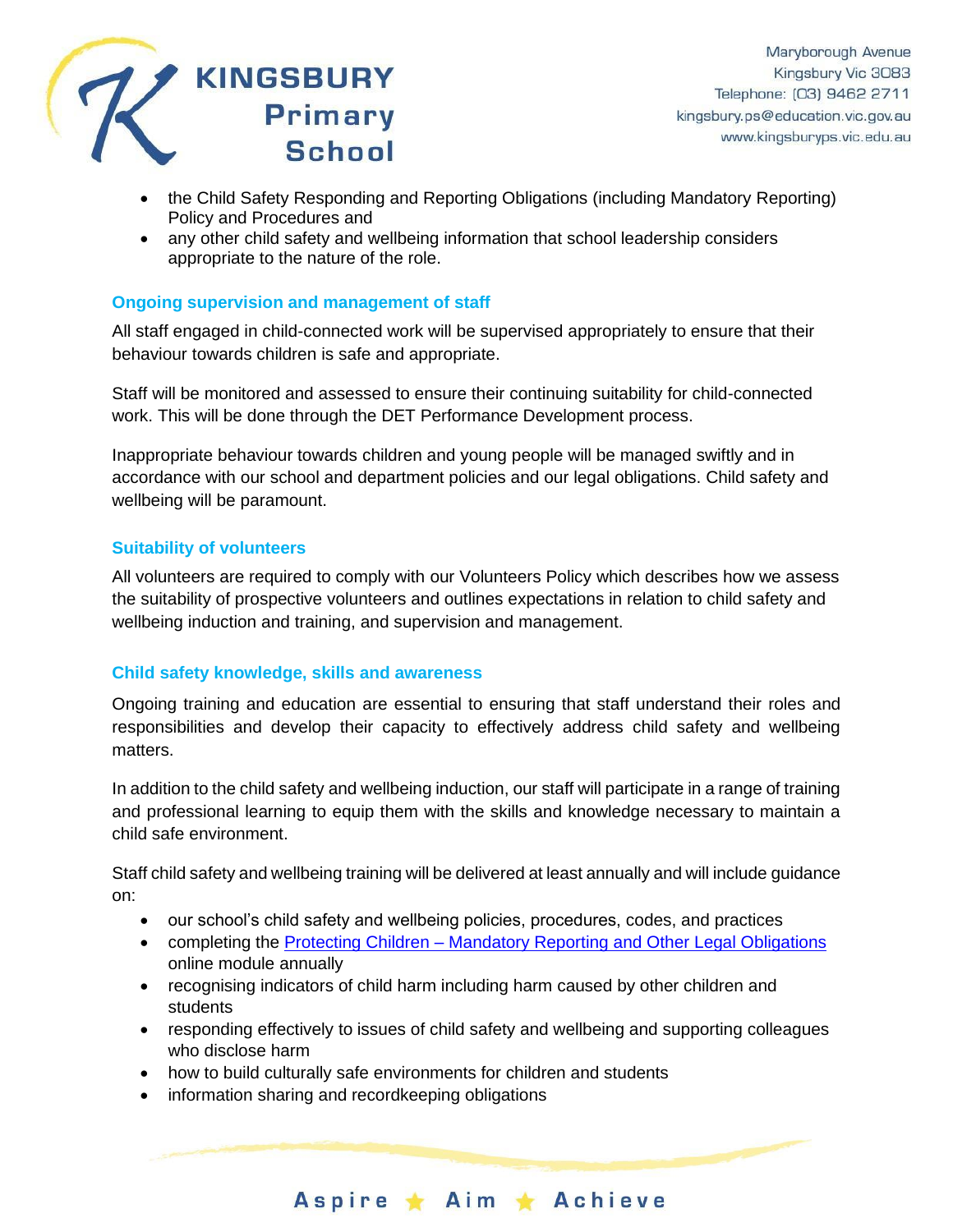

• how to identify and mitigate child safety and wellbeing risks in the school environment.

Other professional learning and training on child safety and wellbeing, for example, training for our volunteers, will be tailored to specific roles and responsibilities and any identified or emerging needs or issues.

#### **School council training and education**

To ensure our school council is equipped with the knowledge required to make decisions in the best interests of student safety and wellbeing, and to identify and mitigate child safety and wellbeing risks in our school environment, the council is trained at least annually. Training includes guidance on:

- individual and collective obligations and responsibilities for implementing the Child Safe Standards and managing the risk of child abuse
- child safety and wellbeing risks in our school environment
- Kingsbury Primary School child safety and wellbeing policies, procedures, codes and practices

#### **Complaints and reporting processes**

Kingsbury Primary School fosters a culture that encourages staff, volunteers, students, parents, and the school community to raise concerns and complaints. This makes it more difficult for breaches of the code of conduct, misconduct or abuse to occur and remain hidden.

We have clear pathways for raising complaints and concerns and responding and this is documented in our school's Complaint Policy. The Complaints Policy can be found on our website.

If there is an incident, disclosure, allegation or suspicion of child abuse, all staff and volunteers must follow our Child Safety Responding and Reporting Obligations Policy and Procedures. Our policy and procedures address complaints and concerns of child abuse made by or in relation to a child or student, school staff, volunteers, contractors, service providers, visitors or any other person while connected to the school.

As soon as any immediate health and safety concerns are addressed, and relevant school staff have been informed, we will ensure our school follows:

- the [Four Critical Actions](https://www.education.vic.gov.au/Documents/about/programs/health/protect/FourCriticalActions_ChildAbuse.pdf) for complaints and concerns relating to adult behaviour towards a child
- the [Four Critical Actions: Student Sexual Offending](https://www.education.vic.gov.au/school/teachers/health/childprotection/Pages/stusexual.aspx) for complaints and concerns relating to student sexual offending

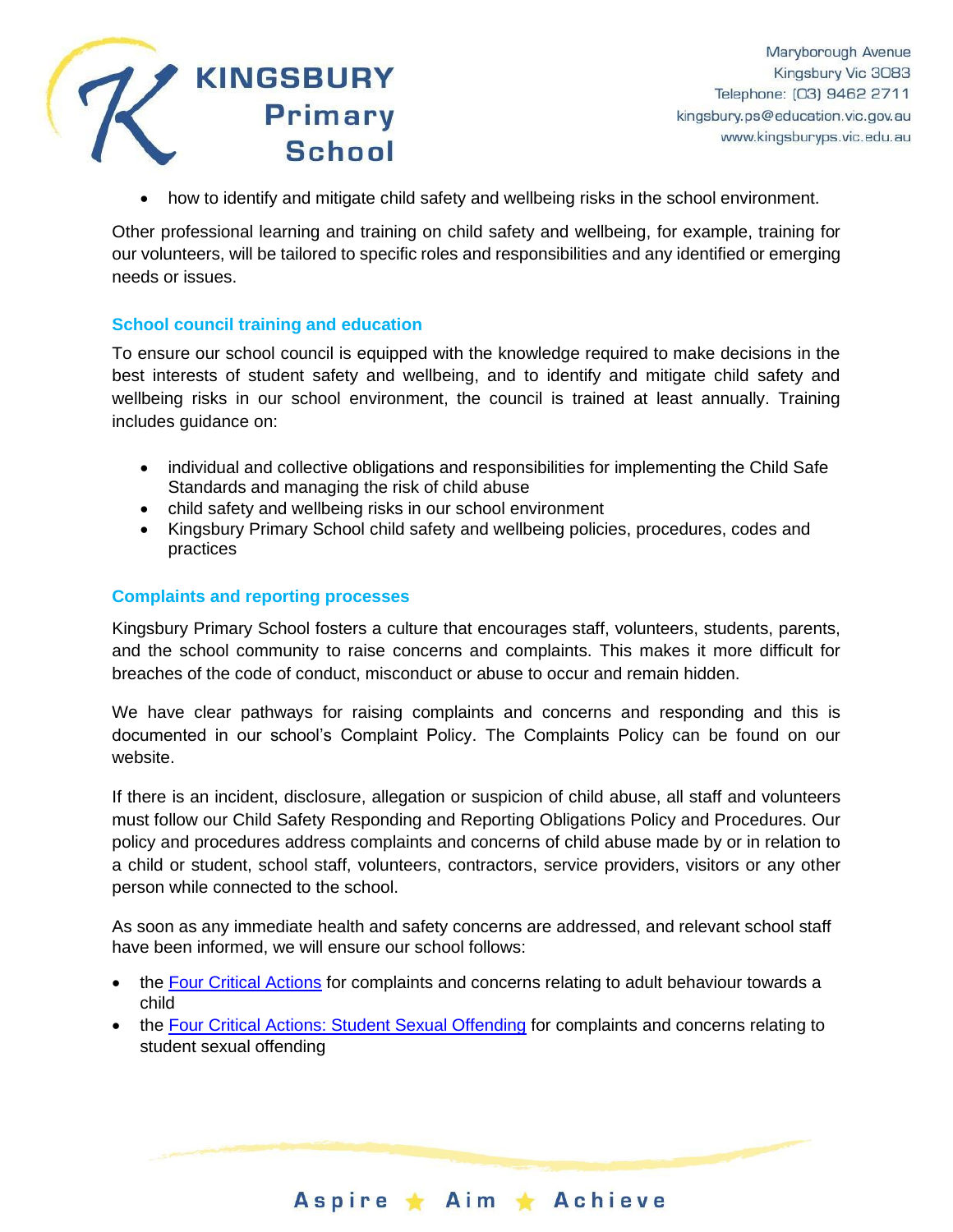

Our Student Wellbeing and Engagement Policy and Bullying Prevention Policy cover complaints and concerns relating to student physical violence or other harmful behaviours.

# **Communications**

[Kingsbury Primary School] is committed to communicating our child safety strategies to the school community through:

- ensuring that key child safety and wellbeing policies are available on our website including the Child Safety and Wellbeing Policy (this document), Child Safety Code of Conduct, and the Child Safety Responding and Reporting Obligations (including Mandatory Reporting) Policy and Procedure
- displaying PROTECT around the school
- updates in our school newsletter
- ensuring that child safety is a regular agenda item at school leadership meetings, staff meetings and school council meetings.

# **Privacy and information sharing**

Kingsbury Primary School collects, uses, and discloses information about children and their families in accordance with Victorian privacy laws, and other relevant laws. For information on how our school collects, uses and discloses information refer to: [Schools' Privacy Policy.](https://www.education.vic.gov.au/Pages/schoolsprivacypolicy.aspx)

#### **Records management**

We acknowledge that good records management practices are a critical element of child safety and wellbeing and manage our records in accordance with the Department of Education and Training's policy: [Records Management –](https://www2.education.vic.gov.au/pal/records-management/policy) School Records

#### **Review of child safety practices**

At [Kingsbury Primary School], we have established processes for the review and ongoing improvement of our child safe policies, procedures, and practices. We will:

- review and improve our policy every 2 years or after any significant child safety incident
- analyse any complaints, concerns, and safety incidents to improve policy and practice
- act with transparency and share pertinent learnings and review outcomes with school staff and our school community.

Aspire ★ Aim ★ Achieve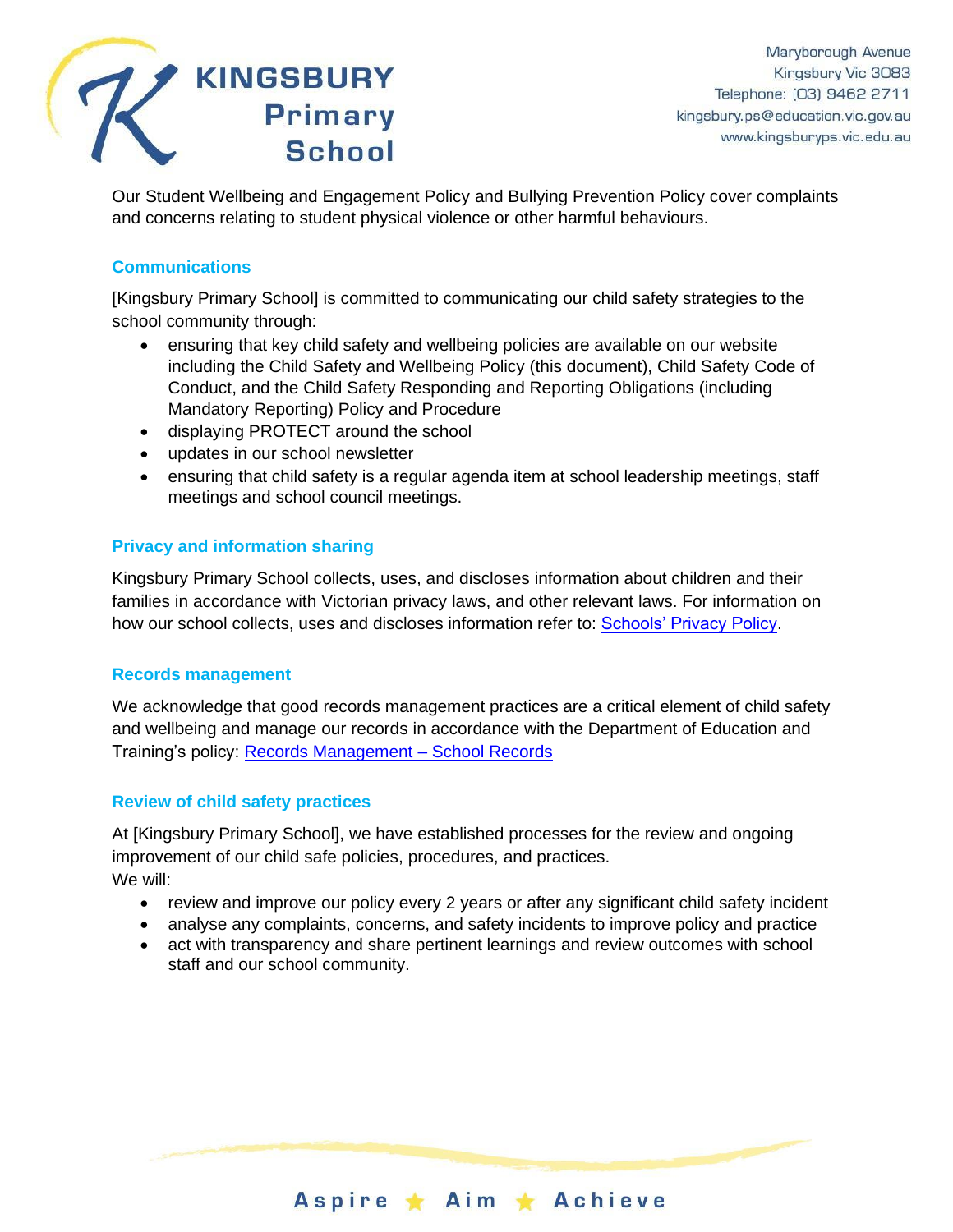

# **Related policies and procedures**

This Child Safety and Wellbeing Policy is to be read in conjunction with other related school policies, procedures, and codes. These include our:

- Bullying Prevention Policy
- Child Safety Responding and Reporting Obligations Policy and Procedures
- Child Safety Code of Conduct
- Complaints Policy
- Digital Learning Policy
- Inclusion and Diversity Policy
- Student Wellbeing and Engagement Policy
- Visitors Policy
- Volunteers Policy

#### **Related Department of Education and Training policies**

- [Bullying Prevention and Response Policy](https://www2.education.vic.gov.au/pal/bullying-prevention-response/policy)
- [Child and Family Violence Information Sharing Schemes](https://www2.education.vic.gov.au/pal/information-sharing-schemes/policy)
- [Complaints Policy](https://www2.education.vic.gov.au/pal/complaints/policy)
- [Contractor OHS Management Policy](https://www2.education.vic.gov.au/pal/contractor-ohs-management/policy)
- [Digital Learning in Schools Policy](https://www2.education.vic.gov.au/pal/digital-learning/policy)
- Family Violence Support
- [Protecting Children: Reporting Obligations Policy](https://www2.education.vic.gov.au/pal/protecting-children/policy)
- [Policy and Guidelines for Recruitment in Schools](https://www2.education.vic.gov.au/pal/recruitment-schools/policy-and-guidelines)
- [Reportable Conduct Policy](https://www2.education.vic.gov.au/pal/reportable-conduct-scheme/policy)
- Student [Wellbeing and Engagement Policy](https://www2.education.vic.gov.au/pal/student-engagement/policy)
- [Supervision of Students Policy](https://www2.education.vic.gov.au/pal/supervision-students/policy)
- [Visitors in Schools Policy](https://www2.education.vic.gov.au/pal/visitors/policy)
- [Volunteers in Schools Policy](https://www2.education.vic.gov.au/pal/volunteers/policy)
- [Working with Children and other Suitability Checks for School Volunteers and Visitors](https://www2.education.vic.gov.au/pal/suitability-checks/policy)

#### **Other related documents**

- [Identifying and Responding to All Forms of Abuse in Victorian Schools](https://www.education.vic.gov.au/Documents/about/programs/health/protect/ChildSafeStandard5_SchoolsGuide.pdf)
- [Four Critical Actions for Schools](https://www.education.vic.gov.au/Documents/about/programs/health/protect/FourCriticalActions_ChildAbuse.pdf)
- [Identifying and Responding to Student Sexual Offending](https://www.education.vic.gov.au/Documents/about/programs/health/protect/SSO_Policy.pdf)
- [Four Critical Actions for Schools: Responding to Student Sexual Offending](https://www.education.vic.gov.au/Documents/about/programs/health/protect/FourCriticalActions_SSO.pdf)
- [Recording your actions: Responding to suspected child abuse –](https://www.education.vic.gov.au/Documents/about/programs/health/protect/PROTECT_Schoolstemplate.pdf) A template for Victorian [schools](https://www.education.vic.gov.au/Documents/about/programs/health/protect/PROTECT_Schoolstemplate.pdf)

Aspire \* Aim \* Achieve